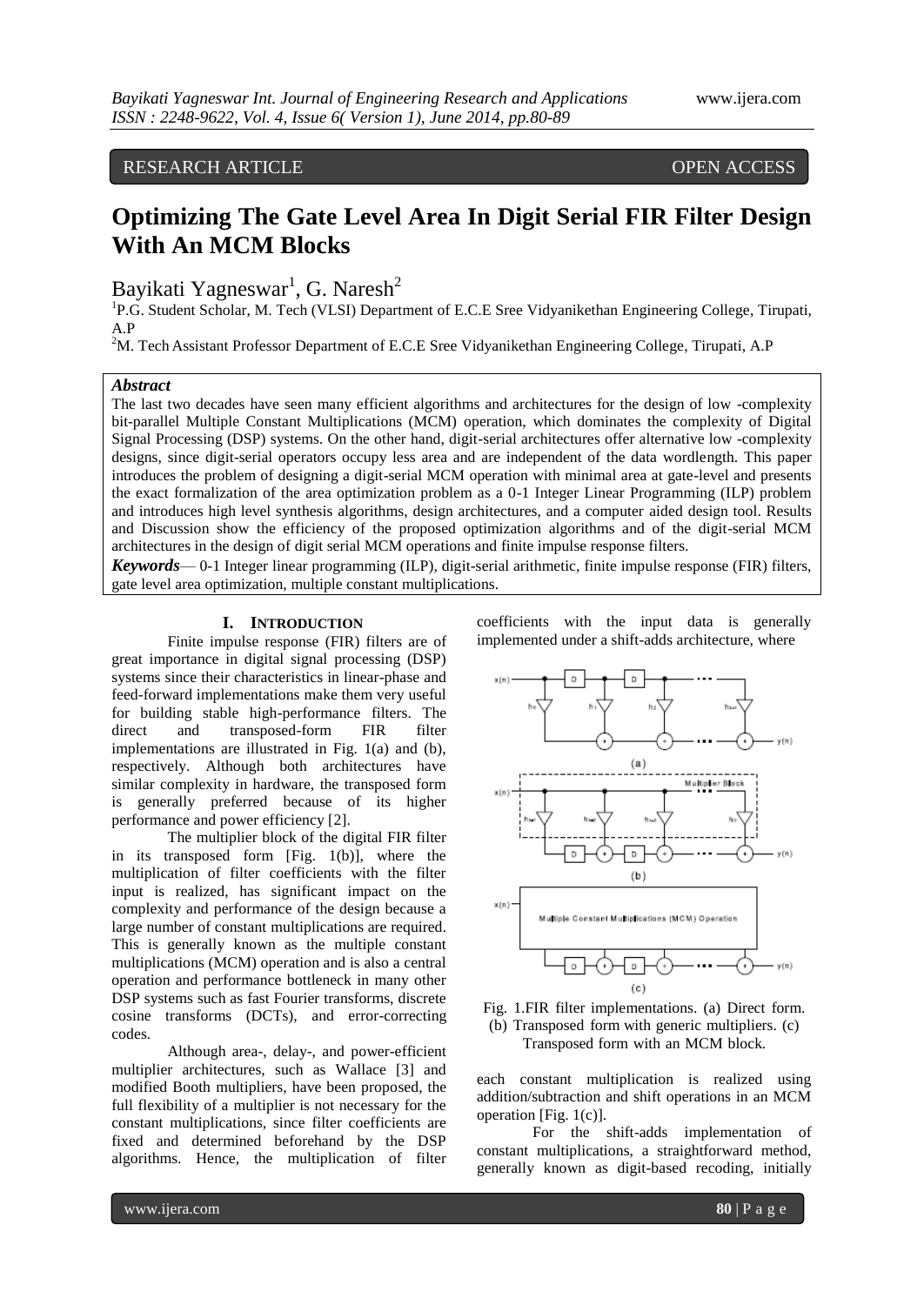defines the constants in binary. Then, for each "1" in the binary representation of the constant, according to its bit position, it shifts the variable and adds up the shifted variables to obtain the result.



Fig. 2. Shift-adds implementations of 29*x* and 43*x.*  (a) Without partial product sharing and with partial product sharing. (b) Exact CSE algorithm [6]. (c) Exact GB algorithm [9].

As a simple example, consider the constant multiplications 29*x* and 43*x*. Their decompositions in binary are listed as follows:

 $29x = (11101)_{\text{bin}} x = x \ll 4 + x \ll 3 + x \ll 2 + x$  $43x = (101011)_{\text{bin}} x = x \ll 5 + x \ll 3 + x \ll 1 + x$ 

Which requires six addition operations as illustrated in Fig. 2(a).

However, the digit-based recoding technique does not exploit the sharing of common partial products, which allows great reductions in the number of operations and, consequently, in area and power dissipation of the MCM design at the gate level. Hence, the fundamental optimization problem, called the MCM problem, is defined as finding the minimum number of addition and subtraction operations that implement the constant multiplications. Note that, in bit-parallel design of constant multiplications, shifts can be realized using only wires in hardware without representing any area cost.

The algorithms designed for the MCM problem can be categorized in two classes: common subexpression elimination (CSE) algorithms [4]–[6] and graph-based (GB) techniques [7]–[9]. The CSE algorithms initially extract all possible subexpressions from the representations of the constants when they are defined under binary, canonical signed digit (CSD) [4], or minimal signed digit  $(MSD)$  [5]. Then, they find the "best" subexpression, generally the most common, to be shared among the constant multiplications. The GB methods are not limited to any particular number representation and consider a larger number of alternative implementations of a constant, yielding better solutions than the CSE algorithms, as shown in [8] and [9].

Returning to our example in Fig. 2, the exact CSE algorithm of [6] gives a solution with four operations by finding the most common partial products  $3x = (11)_{\text{bin}} x$  and  $5x = (101)_{\text{bin}} x$  when constants are defined under binary, as illustrated in Fig. 2(b). On the other hand, the exact GB algorithm [9] finds a solution with the minimum number of operations by sharing the common partial product  $7x$  in both multiplications, as shown in Fig. 2(c). Note that the partial product  $7x = (111)_{bin}x$ cannot be extracted from the binary representation of  $43x$  in the exact CSE algorithm [6].

However, all these algorithms assume that the input data  $x$  is processed in parallel. On the other hand, in digit-serial arithmetic, the data words are divided into digit sets, consisting of *d* bits that are processed one at a time. Since digit- serial operators occupy less area and are independent of the data word length, digit-serial architectures offer alternative low-complexity designs when compared to bit-parallel architectures. However, the shifts require the use of D flip-flops, as opposed to the bit-parallel MCM design where they are free in terms of hardware. Hence, the high-level algorithms should take into account the sharing of shift operations as well as the sharing of addition/subtraction operations in digit-serial MCM design. Furthermore, finding the minimum number of operations realizing an MCM operation does not always yield an MCM design with optimal area at the gate level [10]. Hence, the high-level algorithms should consider the implementation cost of each digit-serial operation at the gate level.

In this paper, we initially determine the gate-level implementation costs of digit-serial addition, subtraction and left shift operations used in the shift-adds design of digit-serial MCM operations. Then, we introduce the exact CSE algorithm [11] that formalizes the gate-level area optimization problem as a 0–1 integer linear programming (ILP) problem when constants are defined under a particular number representation. We also present a new optimization model that reduces the 0–1 ILP problem size significantly and, consequently, the runtime of a generic 0–1 ILP solver. Since there are still instances which the exact CSE algorithm cannot handle, we describe the approximate GB algorithm [12] that iteratively finds the "best" partial product which leads to the optimal area in digit-serial MCM design at the gate level. This paper also introduces a computer-aided design (CAD) tool which generates the hardware descriptions of digit-serial MCM operations and FIR filters based on design architecture and implements these circuits using a commercial logic synthesis tool. The digit-serial constant multiplications can be implemented under the shift- adds architecture, and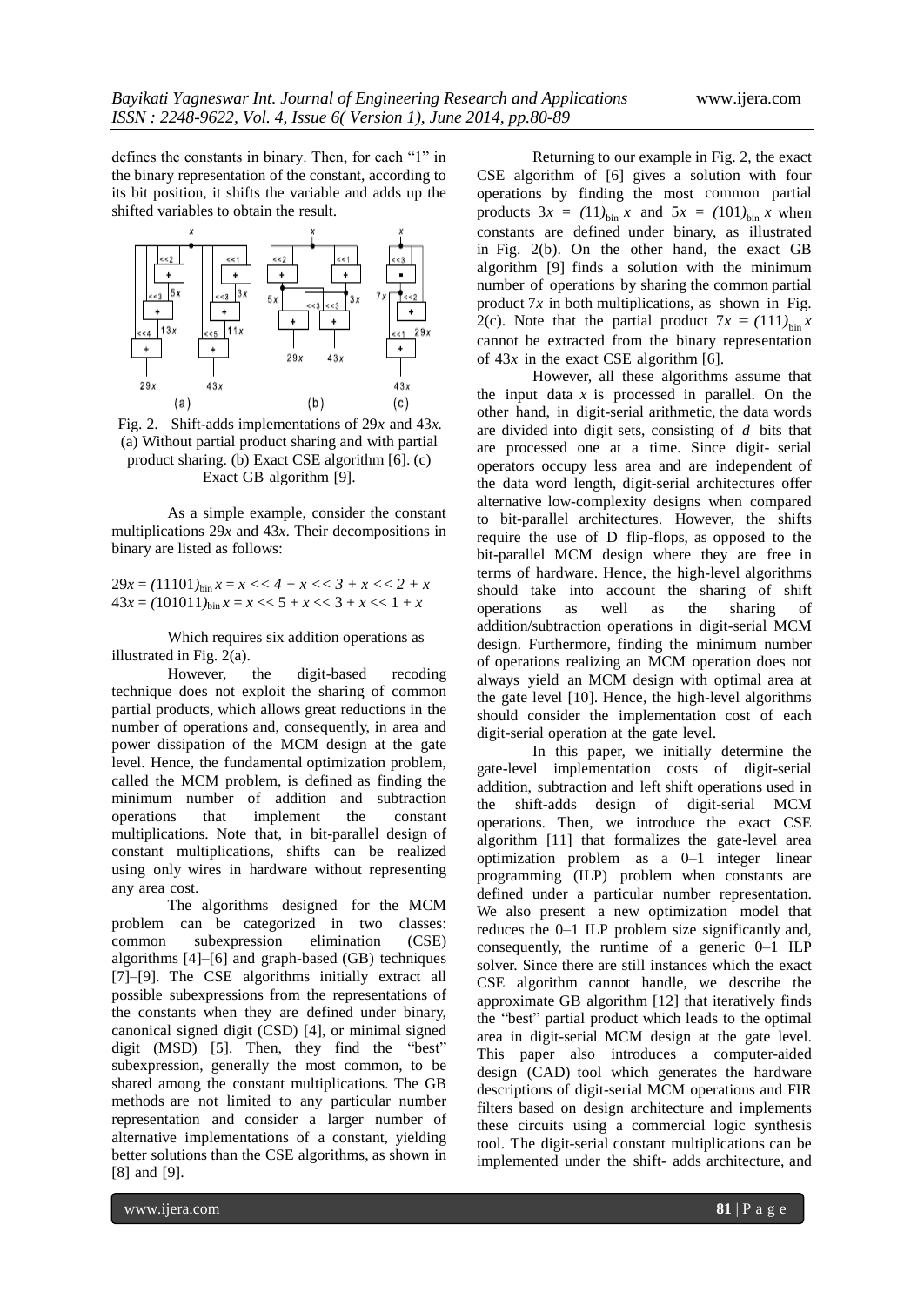also can be designed using generic digit- serial constant multipliers.

Results on a comprehensive set of instances show that the solutions of algorithms introduced in this paper lead to significant improvements in area of digit-serial MCM designs compared to those obtained using the algorithms designed for the MCM problem. The digit-serial FIR filter designs obtained by CAD tool also indicate that the realization of the multiplier block of a digit-serial FIR filter under the shift- adds architecture significantly reduces the area of digit-serial FIR filters with respect to those designed using digitserial constant multipliers. Additionally, it is observed that the optimal tradeoff between area and delay in digit-serial FIR filter designs can be explored by changing the digit size *d*.

#### **II. BACKGROUND**

This section presents the main concepts related to the proposed algorithms, introduces the problem definitions, and gives an overview on previously proposed algorithms.

# *A. Number Representation*

The binary representation decomposes a number in a set of additions of powers of 2. The representation of numbers using a signed digit system makes use of positive and negative digits,  $\{1, 0, -1\}$ . The CSD representation is a signed digit system that has a unique representation for each number and verifies the following main properties:

1) two nonzero digits are not adjacent

2) the number of nonzero digits is minimum.

Any *n* digit number in CSD has at most  $\Gamma(n)$ +1*)/*2] nonzero digits and, on average, the number of nonzero digits is reduced by 33% when compared to binary. The MSD representation [5] is obtained by dropping the first property of the CSD representation. Thus, a constant may have several representations under MSD, including its CSD representation, but all with a minimum number of nonzero digits.

Consider the constant 23 defined in six bits. Its binary representation 010111 includes four nonzero digits. It is represented as  $10\overline{1}00\overline{1}$  in CSD, and both  $10\overline{1}00\overline{1}$  and  $01100\overline{1}$  denote 23 in MSD using three nonzero digits (where  $1$  stands for  $-1$ ).

## *B. Boolean Satisfiability*

A Boolean function  $\phi$ : {0, 1}<sup>*n*</sup>  $\rightarrow$  {0, 1} can be denoted by a *propositional formula*. The *conjunctive normal form* (CNF) is a representation of a propositional formula consisting of a conjunction of propositional clauses where each *clause* is a disjunction of literals and a *literal l j*  is either a variable  $x_j$  or its complement  $x_j$ . Note

that, if a literal of a clause assumes value 1, then the clause is satisfied. If all literals of a clause assume the value 0, then the clause is unsatisfied. The *satisfiability (SAT) problem* is to find an assignment on *n* variables of the Boolean formula in CNF that evaluates the formula to 1, or to prove that the formula is equal to the constant 0.



# Fig. 3. Combinational circuit and its corresponding CNF formula.

A combinational circuit is a directed acyclic graph with nodes corresponding to logic gates and directed edges corresponding to wires connecting the gates. Incoming edges of a node are called fanins and outgoing edges are called fanouts. The primary inputs of the network are the nodes without fanins. The primary outputs are the nodes without fanouts.

The CNF formula of a combinational circuit is the conjunction of the CNF formulas of each gate, where the CNF formula of each gate denotes the valid input–output assignments to the gate. The derivation of CNF formulas of basic logic gates can be found in [13]. As a simple example, consider the combinational circuit and its CNF formula given in Fig. 3. In this Boolean formula, the first three clauses represent the CNF formula of a two-input AND gate, and the last three clauses denote the CNF formula of a two-input OR gate. Observe from Fig. 3 that the assignment  $x_1 = x_3 = x_4 = x_5$  $= 0$  and  $x2 = 1$  makes the formula  $\phi$  equal to 1, indicating a valid assignment. However, the assignment  $x_1 = x_3 = x_4 = 0$  and  $x_2 = x_5 = 1$ makes the last clause of the formula equal to 0 and, consequently, the formula  $\phi$ , indicating a conflict between the values of the inputs and output of the OR gate.

# *C. 0-1 ILP*

The 0–1 ILP problem is the minimization or the maximization of a linear cost function subject to a set of linear constraints and is generally defined as follows:

$$
\text{Minimize } \mathbf{w}^T \cdot \mathbf{x} \tag{1}
$$

$$
\text{s.t. } \mathbf{A} \cdot \mathbf{x} \ge \mathbf{b}, \mathbf{x} \in \{0, 1\}^n. \tag{2}
$$

In (1),  $w_j$  in **w** is an integer value associated with each of *n* variables  $x j$ ,  $1 \le j \le n$ , in the cost function, and in (2),  $\mathbf{A} \cdot \mathbf{x} \geq \mathbf{b}$  denotes the set of *m* linear constraints, where

**b**  $\in \mathbb{Z}^m$  and  $\mathbf{A} \in \mathbb{Z}^m \times \mathbb{Z}^n$ .

A clause  $l_1 + \cdot \cdot \cdot + l_k$ , where  $k \leq n$ , to be satisfied in a CNF formula can be interpreted as a linear inequality  $l_1 + \cdot \cdot \cdot + l_k \geq 1$ , where  $x_j$  is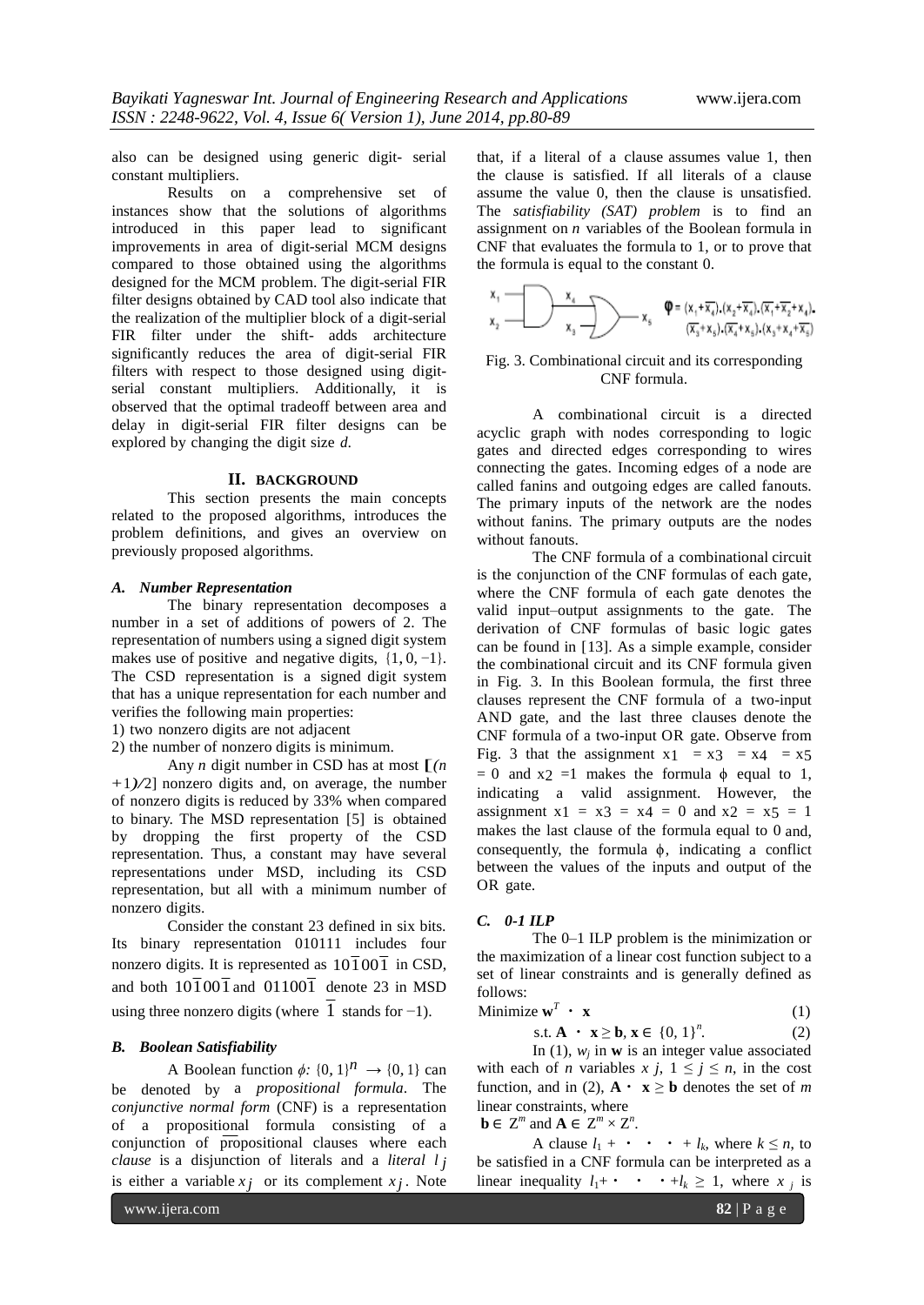represented by  $1-x_j$ , as shown in [14]. These linear inequalities are commonly referred to as CNF constraints, where  $a_{ij} \in \{-1, 0, 1\}$  and  $b_i$  is equal to 1 minus the total number of complemented variables in its CNF formula. For instance, the set of clauses,  $(x1 + x2)$ ,  $(x2 + x3)$ , and  $(x1 + x3)$ , has the equivalent linear inequalities given as  $x1 + x2 \ge 1$ ,  $-x2 + x3 \ge 0$ , and  $-x1 - x3 \ge -1$ , respectively.



Fig. 4. Digit-serial operations when *d* is equal to 2. (a) Addition operation. (b) Subtraction operation. (c) Left shift by one time. (d) Left shift by two times.

#### *D. Digit – Serial Arithmetic*

In digit-serial arithmetic, data words are divided into digits, with a digit size of *d* bits, which are processed in one clock cycle. The special cases of the digit-serial computation, called bit-serial and bitparallel processing, occur when the digit size *d* is equal to 1 and input data wordlength, respectively. The digit-serial computation plays an important role when the bit-serial implementations cannot meet delay requirements and the bit-parallel designs require excessive hardware. Thus, an optimal tradeoff between area and delay can be obtained by changing the digit size parameter (*d*).

The digit-serial addition, subtraction, and left shift operations are depicted in Figure 4 when *d*  is equal to 2. Notice from Figure  $4(a)$  that in a digitserial addition operation, in general, the number of required full adders (FAs) is equal to *d* and the number of necessary D flip-flops is always 1. The subtraction operation (Figure 4(b)) is implemented using 2's complement, requiring the initialization of the D flip-flop with 1 and additional *d* inverter gates with respect to the digit-serial addition operation. In a left shift operation (Figure  $4(c)-(d)$ ), the number of required D flip-flops is equal to the amount of shift. The input-output correspondence and the number of flip-flops cascaded serially for each input in a digitserial left shift operation are given in Eqn. (3) and (4) respectively, where *i* ranges from 0 to *d−*1 and *ls*  denotes the amount of left shift.

$$
a_i \implies c(i + ls) \bmod d \tag{3}
$$

$$
FFa_i = \begin{cases} \left[\frac{ls}{d}\right], & \text{if } i < d - (ls \mod d) \\ \left[\frac{ls}{d}\right], & \text{Otherwise.} \end{cases} \tag{4}
$$

As an example on digit-serial realization of constant multiplications under the shift-adds architecture, Figure 5 illustrates the digit-serial implementation of 29*x* and 43*x* obtained by the exact GB algorithm given in Figure  $2(c)$  when d is 1. The network includes 2 digit serial additions, 1 digitserial subtraction, and 5 D flip-flops for all the left shift operations. Observe from Figure 5 that at each clock cycle, one bit of the input data *x* is applied to



Fig. 5.Digit-serial design of shift-adds implementation of  $29x$  and  $43x$  given in Fig. 2(c) when *d* is 1.

the network input and one bit of the constant multiplication output is computed. Note that the digit-serial design of the MCM operation occupies significantly less area when compared to its bitparallel design and the area of the design is not dependent on the bit-width of the input data. However, the latency of the MCM computation is increased due to the serial processing. Suppose that *x*  is a 16-bit input value. To obtain the actual output of 29*x* and 43*x* in the digit-serial network of Figure 5, 21 and 22 clock cycles are required respectively1. Thus, necessary bits must be appended to the input data *x*, *i.e.*, 0s, if *x* is an unsigned input or sign bits, otherwise. Moreover, in the case of the conversion of the outputs obtained in digit-serial to the bitparallel format, storage elements and control logic are required.

$$
L_{MCM} = \left[\frac{(bw+N)}{d}\right] \tag{5}
$$

Where *N* is the bit width of the input variable *x*, *bw* is the maximum bit width of the constants to be implemented, and *d* is less than *N*. Thus, (5) does not apply to bit-parallel processing (when  $d = N$ ). Note that in a bit-parallel design, the latency of the MCM computation is only one clock cycle. Returning to our example given in Fig. 5, suppose that  $x$  is a 16-bit input value. Thus, to obtain the actual output of  $29x$  and  $43x$  in the digit-serial network of Fig. 5, we need a total of 11 clock cycles. As a sign extension,  $d \times L_{MCM} - N$  bits must be padded to the input data  $x$ , which are zeros if  $x$  is an unsigned input, or sign bits otherwise.

#### **III. EXACT CSE ALGORITHM**

The exact CSE algorithm consists of four main steps. First, all possible implementations of

www.ijera.com **83** | P a g e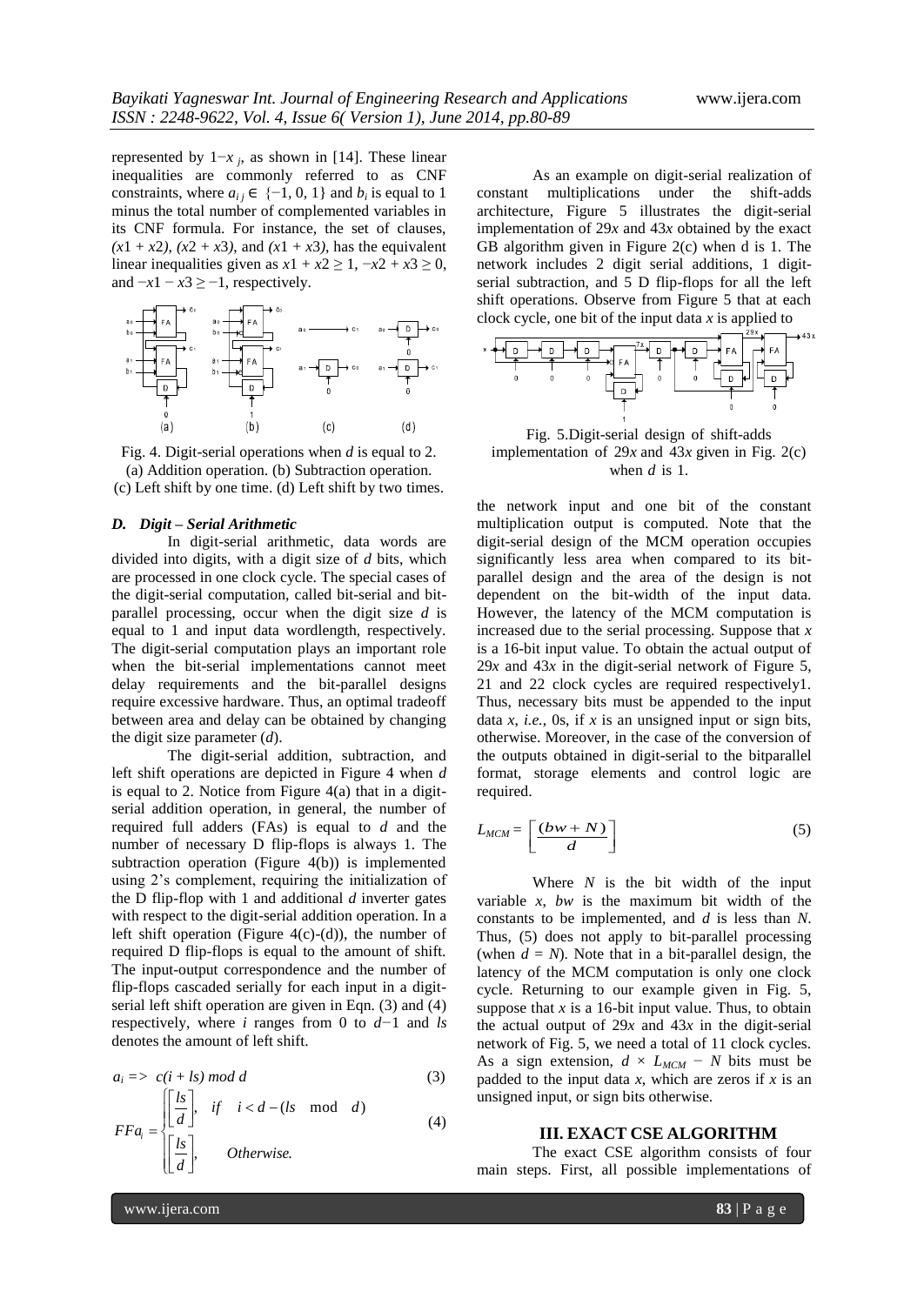constants are extracted from the nonzero digits of the constants defined under a number representation: binary, CSD, or MSD. Then, the implementations of constants are represented in terms of a Boolean network. Third, the gate-level area optimization problem is formalized as a 0–1 ILP problem with a cost function to be minimized and a set of constraints to be satisfied. Finally, a set of operations that yields the minimum area solution is obtained using a generic 0–1 ILP solver. These four steps are described in detail next.

$$
25 = \left\{\n\begin{array}{c}\n011001 = \n\left\{\n\begin{array}{c}\n010000 + 001001 = 1 \ll 4 + 9 \\
001000 + 010001 = 1 \ll 3 + 17 \\
000001 + 011000 = 1 + 3 \ll 3\n\end{array}\n\right.\n10\overline{1}001 = \left\{\n\begin{array}{c}\n100000 + 00\overline{1}001 = 1 \ll 5 - 7 \\
00\overline{1}000 + 100001 = -1 \ll 3 + 33 \\
000001 + 10\overline{1}000 = 1 + 3 \ll 3\n\end{array}\n\right.
$$

Fig.6. Possible implementations of 25 under MSD representation.

#### *A. Finding the Partial Terms*

In the preprocessing phase, the constants to be multiplied by a variable are converted to positive, and then made odd by successive divisions by 2. The resulting constants are stored without repetition in the target set *T*. Thus, *T* includes the minimum number of necessary constants to be implemented. The part of the algorithm where the implementations of the target constants and partial terms are found is as follows.

- 1) Take an element from *T*, *ti* , find its representation(s) under the given number representation, and store it(them) in a set called *S*. Form an empty set *Oi* , associated with *ti* , that will include the inputs and the amount of left shifts at the inputs of all addition/subtraction operations which generate *ti* .
- 2) For each representation of *ti* in the set *S*.
	- a) Compute all non symmetric partial term pairs that cover the representation of *t<sup>i</sup>* .
	- b) In each pair, make each partial term positive and odd, and determine its amount of left shift.
	- c) Add each pair to the set  $O_i$  with the amount of left shifts of partial terms.
	- d) Add each partial term to *T*, if it does not represent the input that the constants are multiplied with, i.e., denoted by 1, and is not in *T*.
- 3) Repeat Step 1 until all elements of *T* are considered.

Observe that the target set *T* only includes the target constants to be implemented in the beginning of the iterative loop, and in later iterations it is augmented with the partial terms that are required for the implementation of target constants. All possible implementations of an element in the

target set  $t_i$  are found by decomposing the nonzero digits in the representation of,  $t_i$ , into two partial terms. As an example, consider 25 as a target constant defined under MSD, which has two representations 011001 and 101001. All possible implementations of 25 are given in Fig. 6.

Observe from Fig. 6 that the last implementations of 25 on both representations, i.e., 1  $+3 \ll 3$ , are identical, therefore one of them can be eliminated. Also, the duplications of implementations, such as  $1 \ll 4 + 9 = 9 + 1 \ll 4$ , are not listed in Fig. 6. After the partial terms required for the implementation of 25 under MSD, i.e., 3, 7, 9, 17, and 33, are found, they are added to the target set *T* without repetition and their implementations are determined in a similar way.

#### *B. Construction of the Boolean Network*

After all possible implementations of target constants and partial terms are found, they are represented in a network that includes only AND and OR gates. Its properties are given as follows.

- 1) The primary input of the network is the input variable to be multiplied with the constants.
- 2) An AND gate in the network represents an addition/ subtraction operation and has two inputs.
- 3) An OR gate in the network represents a target constant or a partial term and combines all its possible implementations.
- 4) The outputs of the network are the OR gate outputs associated with the target constants.

The Boolean network is constructed as follows.

- 1) Take an element from *T*, *t<sup>i</sup> .*
- 2) For each pair in  $O_i$ , generate a two-input AND gate. The inputs of the AND gate are the elements of the pair, i.e., 1, denoting the input that the constants are Multiplied with, or the outputs of OR gates representing target constants or partial terms in the network.
	- 3) Generate an OR gate associated with *t<sup>i</sup>* , where its inputs are the outputs of the AND gates determined in Step 2.
- 4) If  $t_i$  is a target constant, make the output of the corresponding OR gate an output of the network.
- 5) Repeat Step 1 until all elements in *T* are considered.

The network generated for the target constant 25 defined under MSD is given in Fig. 7, where one-input OR gates for the partial terms 7, 9, 17, and 33 are omitted and the type of each operation is shown inside of each AND gate.

www.ijera.com **84** | P a g e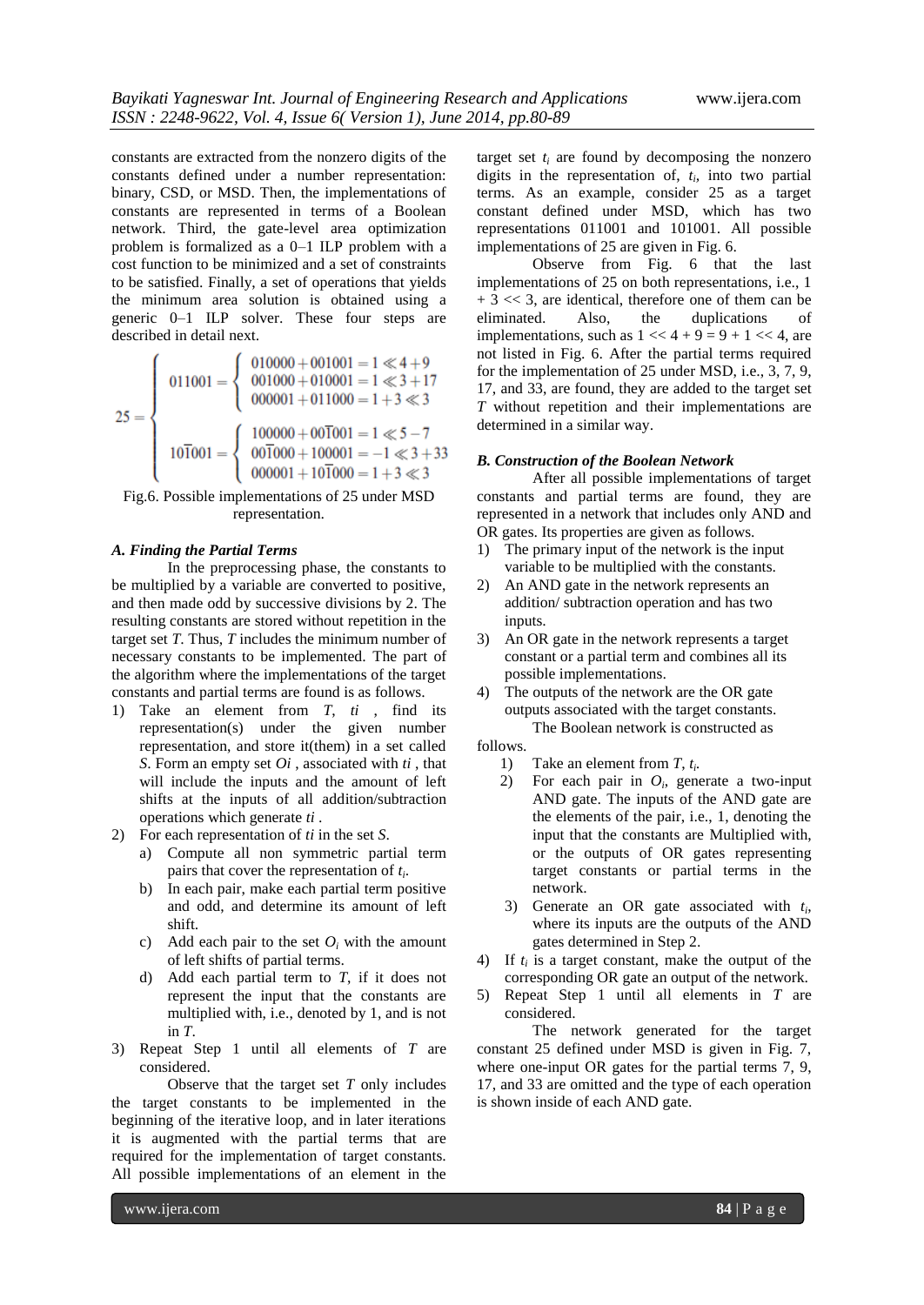

Fig.7. Network constructed for the target constant 25 under MSD.

#### *C. Formalization of the 0-1 ILP Problem*

We need to include optimization variables into the network, so that we can easily formalize the gate-level area optimization problem as a 0–1 ILP problem. The optimization variables are associated with two parameters that have different implementation costs at the gate level, i.e., addition/subtraction operations and left shifts of constants (partial terms and target constants).

For each AND gate that represents an addition/subtraction operation in the network, we introduce an optimization variable associated with the operation, i.e., opt  $a \pm b$ , where *a* and *b* denote the inputs of an operation, and we add this variable to the input of the AND gate. The cost value of this type of optimization variable in the cost function to be minimized is determined as the gate-level implementation cost of the digit-serial operation computed considering its type (addition or subtraction) and the digit size (*d*), as described in [1]. In order to maximize the sharing of left shifts, i.e., the D flip-flops at the gate level, for each constant *c*  in the network, we initially find the maximum amount of left shift  $mls_c$  that the constant *c* has. Then, for each constant  $c$  with  $mls<sub>c</sub>$  greater than zero, we introduce *mls<sup>c</sup>* optimization variables representing left shifts of *c* from 1 to  $mls_c$ , i.e.,  $opt_{c \lt l}$ ,  $opt_{c \lt l}$ , ... *,* opt*c*<<*mlsc* .In the cost function to be minimized, the cost value of this type of optimization variable is determined as the gate-level cost of one D flip-flop, as described in Section II-D. The inclusion of these optimization variables into the network can be done in two ways.

*Model 1:* For each AND gate in the network representing an addition/subtraction operation, if an input signal *ins* is shifted by  $ls > 0$  times, then we include *ls* additional inputs standing for the optimization variables associated with the *ls* left shift of the input signal *ins*, i.e., opt<sub>ins</sub><<1*,* opt<sub>ins</sub><<2*, ...*, opt*ins<<ls* .

*Model 2:* Initially, for each constant *c* with *mlsc*  greater than zero, we generate a chain of  $mls_c - 1$ AND gates with two inputs, where the inputs of the first AND gate of the chain are opt<sub> $cc<1$ </sub> and opt $_{cc<2}$ , and the inputs of the  $i^{\text{th}}$  AND gate are opt<sub>c</sub> $\lt$ z<sub>i+1</sub> and the output of the  $(i - 1)$ <sup>th</sup> (previous) AND gate in the chain, where  $2 \le i \le mls_c - 1$ . Then, for each AND gate representing an addition/subtraction operation, if an input signal *ins* is shifted by *ls >* 0 times, we add a single input to the AND gate. This input is opt*ins*\_1, if *ls* is equal to 1, or otherwise, the output of the *(ls* − 1<sup>)th</sup> AND gate in the chain of AND gates including the optimization variables for the *mlsins* left shift of the input signal *ins*.



Fig. 8. (a) Networks constructed for the target constant 25 under MSD after the optimization variables are added Under Model 1.

Some simplifications in the network can be also achieved. The input variable *x* denoted by 1 can be eliminated from the inputs of the AND gates, because its logic value is always 1 (i.e., it is always available). Fig. 8(a) and (b) illustrate the networks generated for the target constant 25 under MSD after the simplifications are done and the optimization variables are added under *Models 1* and *2*, respectively.

After the optimization variables are added into the network, the 0–1 ILP problem is generated. The cost function of the 0–1 ILP problem is constructed as the linear function of optimization variables, where the cost value of each optimization variable is determined as described previously. The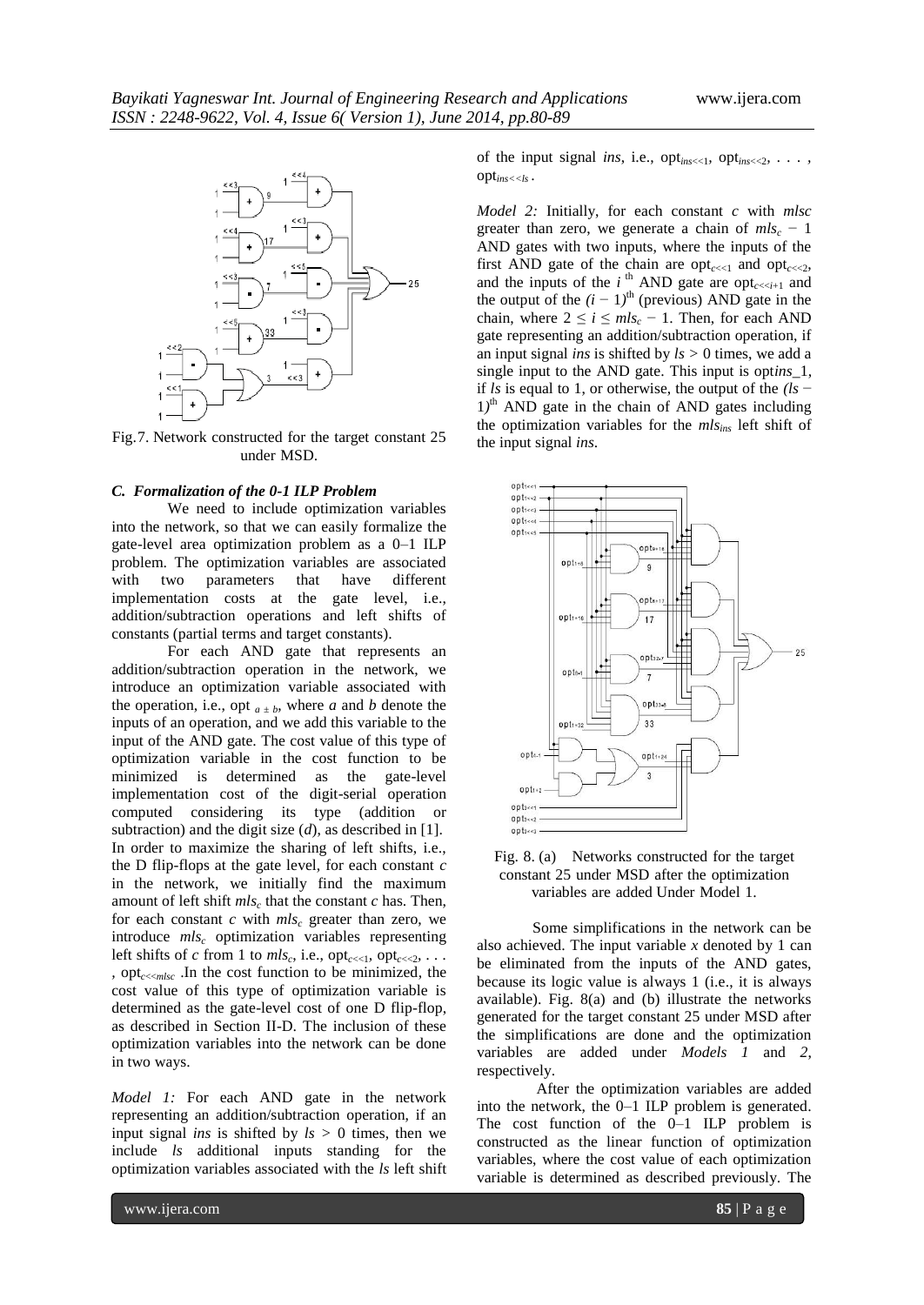constraints of the 0–1 ILP problem are obtained by finding the CNF formulas of each gate in the network and expressing each clause of the CNF formulas as a linear inequality, as described in Section II-C. The outputs of the network, i.e., the outputs of OR gates associated with the target constants, are set to 1, since the implementation of target constants is aimed.

Observe from Fig. 8(a) and (b) that Model 1 generates a 0-1 ILP problem including slightly less number of variables than Model 2 due to the chain of AND gates used in Model 2. However, the 0–1 ILP problem constructed under Model 2 has significantly less number of constraints than that of Model 1 since the number of inputs of an AND gate representing an addition /subtraction operation is increased only by 1 during the inclusion of the optimization variables denoting the left shift of a constant in Model 2. Note that the number of optimization variables under both models is the same.



Fig. 8. (b) Networks constructed for the target constant 25 under MSD after the optimization variables are added Under Model 2.

# *E. Finding the Minimum Area Solution*

A generic 0–1 ILP solver will search for the minimum value of the cost function on the generated 0–1 ILP problem by satisfying the constraints that represent how target constants and partial terms are implemented. The set of operations that yields the minimum area solution consists of the addition/subtraction operations whose optimization variables are set to 1 in the solution obtained by the 0–1 ILP solver.

## **IV. APPROXIMATE GB ALGORITHM**

The solution of an exact CSE algorithm described in Section III is not the global minimum since all possible implementations of a constant are

found from its representation. Also, the optimization of gate-level area problem in digit-serial MCM design is an NP-complete problem due to the NPcompleteness of the MCM problem. Thus, naturally, there will be always 0–1 ILP problems generated by the exact CSE algorithm that current 0–1 ILP solvers find difficult to handle. Hence, the GB heuristic algorithms, which obtain a good solution using less computational resources, are indispensable.

In our approximate algorithm called MINAS-DS[1], as done in algorithms designed for the MCM problem given in Definition 1[1], we find the fewest number of intermediate constants such that all the target and intermediate constants are synthesized using a single operation. However, while selecting an intermediate constant for the implementation of the not yet synthesized target constants in each iteration, we favor the one among the possible intermediate constants that can be synthesized using the least hardware and will enable us to implement the not-yet synthesized target constants in a smaller area with the available constants. After the set of target and intermediate constants that realizes the MCM operation is found, each constant is synthesized using an *A-operation*  that yields the minimum area in the digit-serial MCM design. In MINAS-DS, the area of the digit-serial MCM operation is determined as the total gate-level implementation cost of each digit-serial addition, subtraction, and shift operation under the digit size parameter *d* as described in Section II-D.

# **V. FIR FILTER DESIGN**

This section is divided in two parts: the first part presents the results of high-level algorithms on digit-serial MCM blocks design and second part presents the digit-serial FIR filter design.

#### *A. Digit-Serial MCM Design*

The digit-serial realization of multiple constant multiplications under the shift-adds architecture is illustrated in Fig. 4 digit-serial implementation of 29x and 43x obtained by the exact GB algorithm given in Fig. 2(c) with digit size equal to 1. As can be easily observed, the network includes 2 digit-serial addition, 1 digit-serial subtractions, and 5 D flip-flops for all the left shift operations. In this network, at each clock cycle, two bits of input data x is applied to the network and two bits of the constant multiplications output is computed at the output of digit-serial addition/ subtraction operation. While sharing of addition/ subtraction operation reduces the complexity of the digit-serial MCM design (since each addition and subtraction operation requires a digit-serial operation), the sharing of shift operations for a constant multiplication also reduces the number of D flip-flops and, consequently, the area of the digit-serial MCM design[12][15].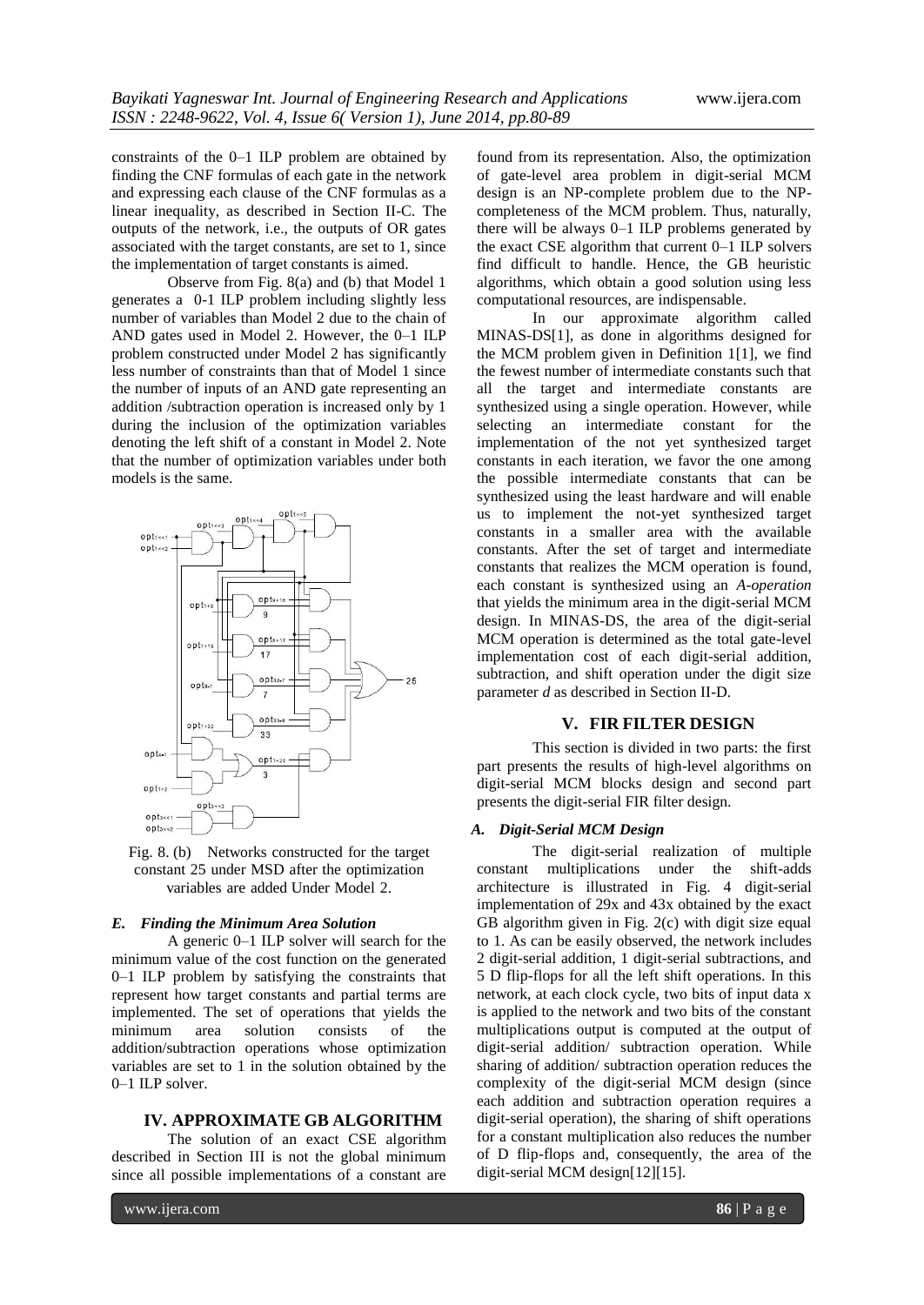# *B. Digit-Serial FIR Filter Design*

The realization of Digit-serial FIR filter using Multiple Constant Multiplication is illustrated in Fig. 1(c) the multiplier block is replaced by Multiple Constant Multiplication (MCM) block.

Initially multiplier block is implemented based on CSE and GB algorithms using digit-serial addition, subtraction, and shift operations and then digit-serial FIR filter is implemented by using multiplier block. Hence these architectures requires less area, power and delay Compared to bit-parallel FIR filter. In practical, there should be a tradeoff between area and delay, it is mainly depends on digit size *d*. The digit-serial MCM blocks has been implemented with the constant coefficients 29, 43 with the digit size 1 by using the graph based technique through this the digit-serial FIR filter has been developed like as shown in Fig. 1(c). It can require a delay elements and adders with an MCM block.

## **VI. RESULTS AND DISCUSSIONS**

This section presents the results of highlevel algorithms on MCM blocks of FIR filters.

Fig.9 shows the simulation results of an network constructed for the target constant 25 under MSD by using CSE algorithm.

Fig.10 and Fig.11 Shows Simulation results of Networks constructed for the target constant 25 under MSD after the optimization variables are added Under Model 1 and Model 2. The Table 1can shows the comparisons between of Networks constructed for the target constant 25 under MSD after the optimization variables are added Under Model 1 and Model 2. These comparisons can yields the area required to construct an digit-serial MCM. Depending on the parameter in the Table 1 the area required to construct an digit-serial MCM operation in Model 2 is less than that of the Model 1. Fig. 12 shows the comparison graph between the Model 1 and Model 2.

Fig.13 shows the simulation results of Digitserial design of shift-adds implementation of 29x and 43x under Graph Based algorithm and Fig.14 shows the simulation results of an FIR filter with and digitserial MCM blocks.







Fig. 10. Simulation results of Networks constructed for the target constant 25 under MSD after the optimization variables are added Under Model 1.



Fig. 11.Simulation results of Networks constructed for the target constant 25 under MSD after the optimization variables are added Under Model 2.

TABLE 1 Comparison of Model1 and Model 2

| <b>Components/Model</b> | <b>Model 1</b> | <b>Model 2</b> |
|-------------------------|----------------|----------------|
| Adders                  |                |                |
| <b>Subtractors</b>      |                |                |
| Comparators             | 25             |                |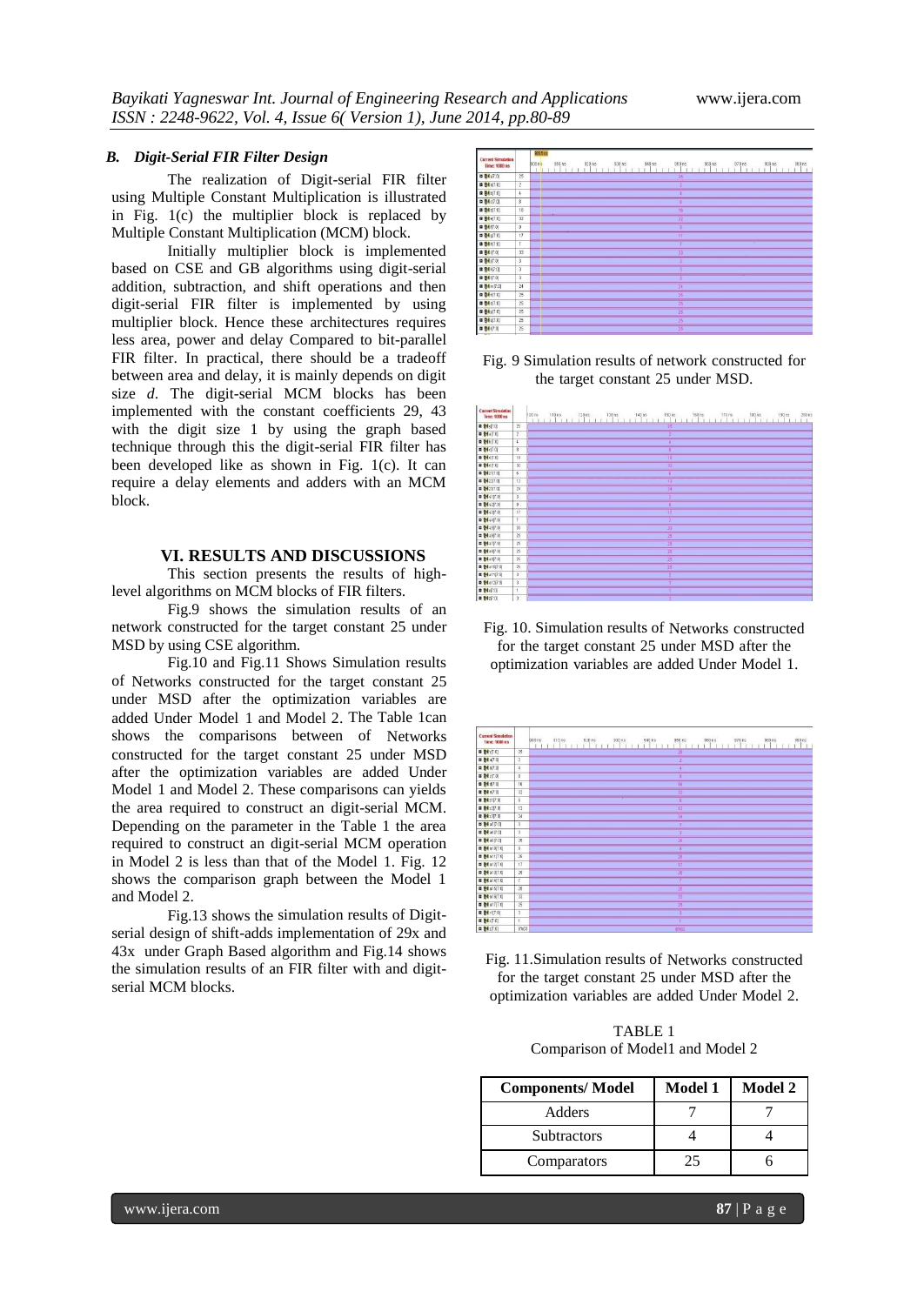| Slices                 |    |
|------------------------|----|
| Number of 4 input LUTs | 64 |



Fig. 12. Graph for comparison between the Model 1 and Model 2



Fig. 13. Simulation results of Digit-serial design of shift-adds implementation of 29x and 43x



Fig.14. Simulation results of Digit-serial FIR filter

#### **VII. CONCLUSION**

In this paper, we introduced the 0–1 ILP formalization for designing digit-serial MCM operation with optimal area at the gate level by considering the implementation costs of digit-serial addition, subtraction, and shift operations. Although the search space of the exact algorithm is restricted by the number representation, the given 0-1 ILP formalization can be applied in algorithms that are not limited to any particular number representation. Since there are still instances with which the exact CSE algorithm cannot cope, we also proposed an approximate GB algorithm that finds the best partial products in each iteration which yield the optimal gate-level area in digit-serial MCM design. This paper also introduced the design architectures for the digit-serial MCM operation and a CAD tool for the realization of digit-serial MCM operations and FIR filters.

The results indicate that the complexity of digit-serial MCM designs can be further reduced using the high-level optimization algorithms proposed in this paper. It was shown that the

realization of digit-serial FIR filters under the shiftadds architecture yields significant area reduction when compared to the filter designs whose multiplier blocks are implemented using digit-serial constant multipliers. It is observed that a designer can find the circuit that fits best in an application by changing the digit size.

# **REFERENCES**

- [1] L. Aksoy, C. Lazzari, E. Costa, P. Flores, J. Monterio," Design of Digit-Serial FIR Filter: Algorithms, Architectures and a CAD Tool, "IEEE Trans. VLSI Systems, vol. 21, pp. 498-511, March 2013.
- [2] L. Wanhammar, DSP Integrated Circuits. New York: Academic, 1999.
- [3] C.Wallace, "A suggestion for a fast multiplier," IEEE Trans. Electron. Compute, vol. 13, no. 1, pp. 14-17, Feb. 1964.
- [4] R. Hartley, "Subexpression sharing in filters using canonic signed digit multipliers," IEEE Trans. Circuits Syst. II, Exp. Briefs, vol. 43, no. 10, pp. 677–688, Oct. 1996.
- [5] I.-C. Park and H.-J. Kang, " Digital filter synthesis based on minimal signed digit representation," in Proc. DAC, 2001, pp. 468-473.
- [6] L. Aksoy, E. Costa, P. Flores, and J. Monteiro, "Exact and approximate algorithms for the optimization of area and delay in multiple constant multiplications," IEEE Trans. Comput.-Aided Design Integr. Circuits Syst., vol. 27, no. 6, pp. 1013–1026, Jun. 2008.
- [7] Dempster and M. Macleod, "Use of minimum-adder multiplier blocks in FIR digital filters," IEEE Trans. Circuits Syst. II, Exp. Briefs, vol. 42, no. 9, pp. 569–577, Sep. 1995.
- [8] Y. Voronenko and M. Püschel, ―Multiplierless multiple constant multiplication," ACM Trans. Algor., vol. 3, no. 2, pp. 1–39, May 2007.
- [9] L. Aksoy, E. Gunes, and P. Flores, "Search" algorithms for the multiple constant multiplications problem: Exact and approximate," J. Micro- process. Microsyst., vol. 34, no. 5, pp. 151–162, Aug. 2010.
- [10] L. Aksoy, E. Costa, P. Flores and J. Monteiro, "Optimization of area in digit FIR filters using gate-level metrics," in Proc. Dac, 2007, pp.420-423.
- [11] L. Aksoy, C. Lazzari, E. Costa, P. Flores, and J. Monteiro, "Optimization of area in digit-serial multiple constant multiplications at gate-level," in Proc. ISCAS, 2011, pp. 2737–2740.